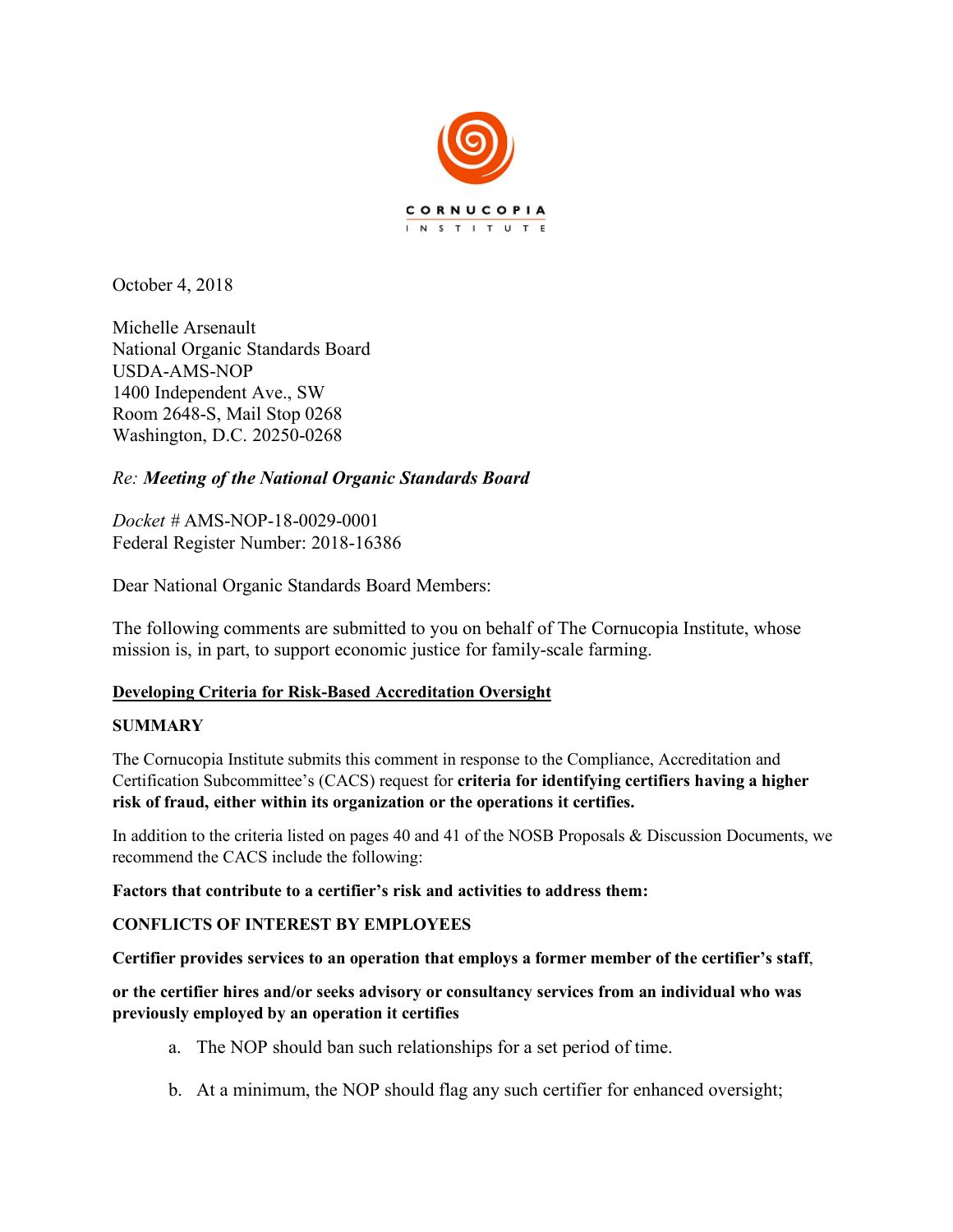c. The NOP should require certifiers to disclose these employment relationships and issue guidance to assist certifiers in implementing protocols that minimize the likelihood of corruption.

#### **Certifier or certified entity engages a former National Organic Program employee as a consultant, board member, advisor, or employee**

- a. The NOP should ban such relationships for a set period of time.
- b. At a minimum, the NOP should flag any such certifier for enhanced oversight;
- c. The NOP should require that the former NOP employee, certifier, and certified entity disclose the nature of the relationship (including the disclosure of financial interests) between former NOP employees, certifiers and/or certified entities.

#### *Rationale:*

- $\triangleright$  "A conflict of interest arises when someone who is expected to act impartially has a personal stake in an issue (emotional, financial, etc.). In every case, a conflict of interest is a real problem – *even if nobody misbehaves*."i
- $\triangleright$  The public must have confidence in the institutions that safeguard health, particularly those institutions and individuals who influence, oversee, and regulate organic food production.
- $\triangleright$  When employment arrangements facilitate improper financial inducements or incentivize improper access to information or unethical exercise of influence, even the appearance of impropriety should be regulated.
- $\triangleright$  The movement of employees between certifiers and the entities they certify can lead to such conflict of interest situations, increasing the risk of corruption.
- $\triangleright$  Likewise, the movement of NOP personal into employment, consultancy, or advisory roles with certifiers, creates a conflict of interest that demands increased scrutiny.
- $\triangleright$  Individuals who move between employment with certifiers and the entities they certify, and between the NOP and certifiers and certified entities, have inside knowledge and personal connections that create an environment ripe for fraud.
- $\triangleright$  The potential for corruption can arise in a myriad of ways, including individuals using connections or information from prior employment to: (1) favorably influence certification decisions; (2) facilitate business transactions for the benefit of the certified entity or operation even though a product is not genuinely organic; (3) use knowledge about one entity's financial status or business practices to improperly influence certification agreements and/or fee arrangements and; (4) leverage information gained in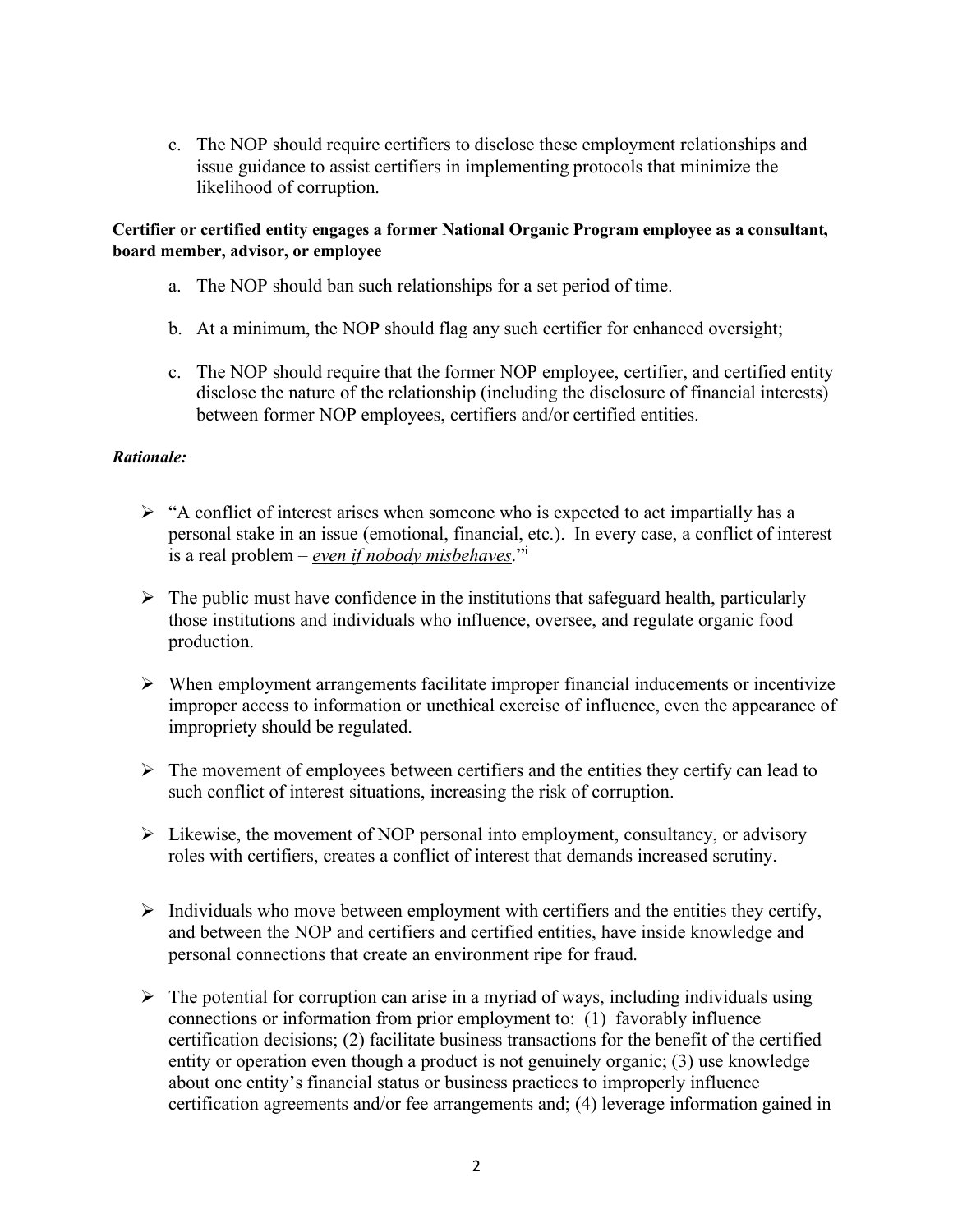one employment setting for personal financial gain through unethical and illegal methods in the form of off the books payments, kick-backs, or even extortion.

- $\triangleright$  Preventative measures to reduce opportunities for conflicts of interest in many "revolving" door" employment scenarios are routinely mandated by law and/or through codes of conduct implemented by professional boards and private entities.
- $\triangleright$  Similarly, the NOP must take specific measures to identify potential conflicts of interest, and prevent fraud, which could arise from the movement/employment of individuals between certifiers, certified entities, and the NOP.

#### *Proposal:*

### **Transparency fosters integrity.**

- $\triangleright$  The simplest and "cleanest" solution to the actual or appearance of a conflict of interest, when rotating employment back and forth between certifiers, certified entities or the USDA, would be, as elsewhere in government, to prohibit the practice for a given period of time. Other alternatives include the following:
- $\triangleright$  Certified entities should be required to immediately disclose to the NOP the employment of any individual who was previously employed by its certifier or previously employed by the NOP.
- $\triangleright$  Certifiers should be required to identify and disclose to NOP auditors any individuals it currently employs who were previously employed by the NOP or any entity the certifier currently certifies.
- $\triangleright$  Individuals employed by the NOP, a certified, or certified operation should be required to recuse themselves from any certification evaluations or decisions affecting an entity with which the individual has negotiated employment.
- $\triangleright$  The NOP should issue guidance for certifiers to assist in their implementation of effective policies and written protocols that restrict employees, for a period of time, from undertaking tasks that relate to the certification of the individual's previous employer.
- $\triangleright$  Certifiers should ensure that information barriers are in place to ensure employees, in the course of carrying out job duties related to certification decisions, are isolated from all contact with the certified entity which previously employed the individual.
- $\triangleright$  Certifiers should establish written protocols for maintaining information barriers, i.e. restricting an employee's access to information related to the certification of the individual's former employer. Certifiers should make, and the NOP should require that these policies be available for inspection during NOP audits.
- $\triangleright$  To the extent it has not done so, the NOP must implement policies and procedures that create and enforce information barriers to prevent NOP employees from exercising any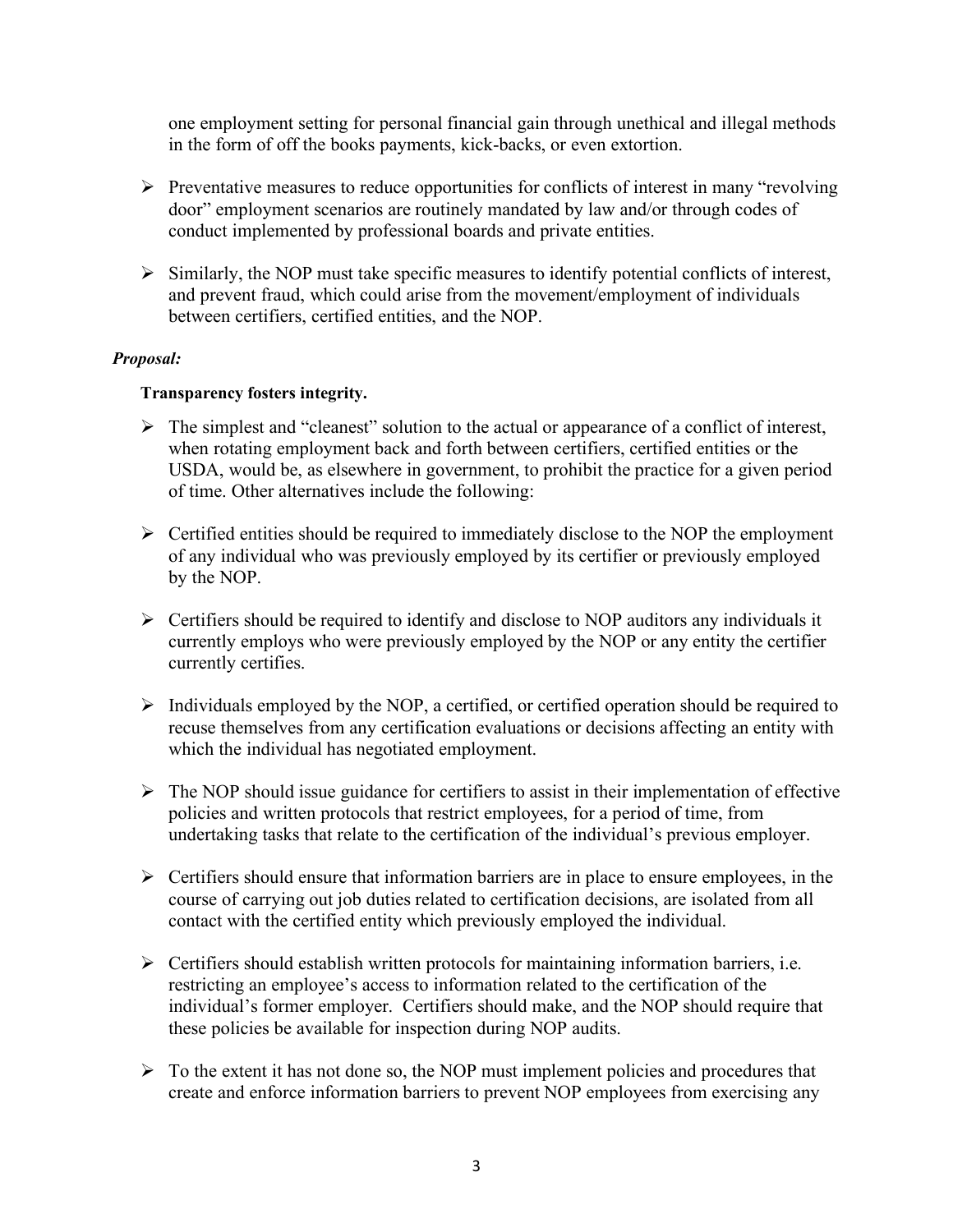oversight or decision making authority related to the performance of a certifier or certified entity with which the employee has had a business or advisory relationship.

- $\triangleright$  The NOP should flag as high risk any certifier who employs or employed an individual who has also been employed by an entity to which the certifier currently or previously offered certification services.
- $\triangleright$  The NOP should flag as high risk any certifier or certified entity that employs, consults with, or seeks advice from former NOP employees.

#### **DISCUSSION**

The revolving door scenarios presented above refer to (1) the movement of employees from certifier to certified entity or vice versa or (2) the movement of NOP employees to certifiers or certified entities or vice versa.

While the revolving door scenario does not alone suggest improprieties exist, the circumstances clearly invite fraud and require that the NOP take preventative action to avoid even an appearance of wrongdoing.

Efforts to deter corruption arising from conflicts of interest are routinely acknowledged and implemented in other revolving door settings and when new and former employment scenarios or relationships could generate opportunities for abuse.

### **For example, the law imposes certain time-limited restrictions on former public officials in accepting employment in the private sector, and professional bodies have often implemented precautionary measures to minimize the likelihood of fraud arising from conflicts of interest.**

Federal employees in the executive branch of government are restricted from performing certain postemployment activities like advising foreign political governments and parties (18 U.S.C. § 207). Similarly, there are restrictions on former Congressional members imposing "cooling off" periods before they can lobby Congress. (18 U.S.C. § 207).

Lawyers are governed by strict rules of professional conduct specifically addressing potential conflicts of interest. Lawyers must obtain consent from a former client before representing a new client in matters that are adverse to the interests of former clients. (Rule 1.9—Duties to Former Clients).

The pharmaceutical and medical device industries are required to disclose consultancy relationships with physicians to avoid the appearance that medical entrepreneurship is prioritized over research or patient care. (42 U.S.C. § 1320, Physicians Payment Sunshine Act).

Private parties, through covenants not to compete and similar employment agreements, enter into binding contracts to prevent not only competition, but to avoid incentives to capitalize on conflicts of interest that can arise in subsequent employment settings.

All of these situations recognize that access to information and personal relationships in one employment setting can be used for improper purposes in an individual's subsequent employment.

#### **CONCLUSION**

Decision-making power and access to information and influence are invitations for corruption and are